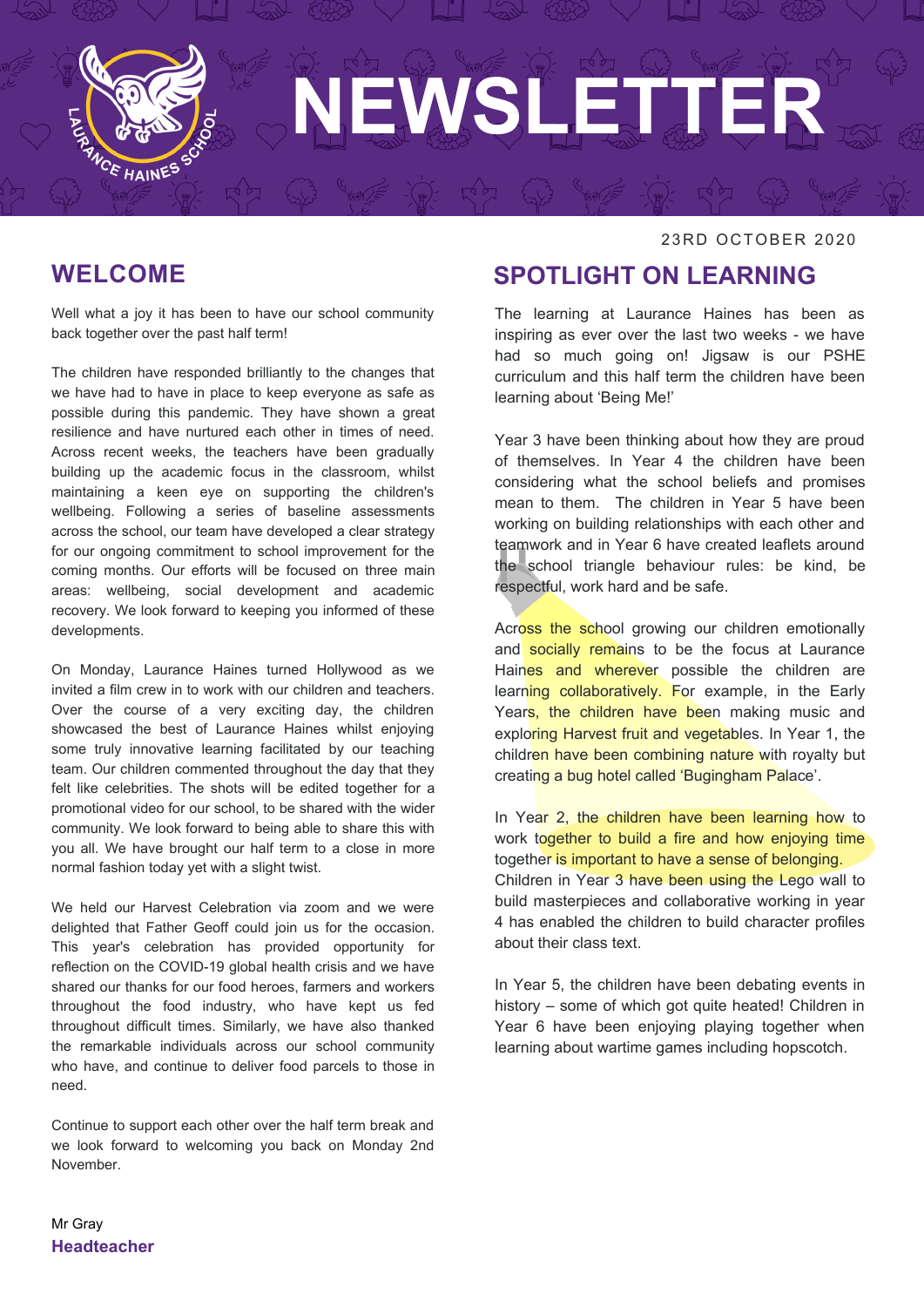# **CHILDREN IN NEED DAY**

On Friday 13th November we will be celebrating Children in Need.

The theme is 5 to Thrive and is based on the 5 ways to wellbeing. Children can wear the colours red, yellow, purple, green or blue from our 5 badges of honour.

Connect Be Active Keep Learning Give and Take Notices In return for a donation of 50p. The children will take part in a range of activities to support their physical and mental health.

More details will follow after half term.

![](_page_1_Picture_5.jpeg)

### **ANTI-BULLYING WEEK**

We start Anti bullying week off by encouraging the children to wear odd socks to school on the Monday to celebrate diversity, what makes us all unique and it's an opportunity to express individuality.

Anti- bullying week 2020 theme is 'United against Bullying' - The children will take part in a number of activities during the week and will be learning about internet safety and the effects of cyberbullying.

Year 6 will be working with PCSO Thomas on updating our cyberbullying leaflet

![](_page_1_Picture_10.jpeg)

# **YEAR 6 PARENTS - DEADLINE TODAY!**

REMINDER: Secondary & Upper School Admissions 2021

Please be aware that the deadline for applications to secondary and upper schools is fast approaching.

Parents will need to make an application online or on paper by the closing date of Saturday 31st October 2020. But we would recommend that parents complete it by Friday 23rd October, so that if there are any queries, they can be dealt with by the Admissions Team ahead of the deadline.

Parents should apply online at www.hertfordshire.gov.uk/admissions

If you need any help or support making your application please do let us know and we will be happy to help.

![](_page_1_Picture_17.jpeg)

# **DATES FOR YOUR DIARY**

Monday 25th October - Friday 30th October - Half Term

Wednesday 4th November - PTA Annual General Meeting (AGM) - 7pm via Zoom

Thursday 5th November - Flu Vaccinations Reception to Year 6

Thursday 12th November - Photo Day

Friday 13th November - Children In Need Day

Monday 16th November - Odd Socks Day

16th to 20th November - Anti-Bullying Week

Friday 30th November - School Disco Year 5 (3.30- 4.30pm ) and Year 6 (5-6pm) More Details to follow.

Friday 18th December - End of Term 2pm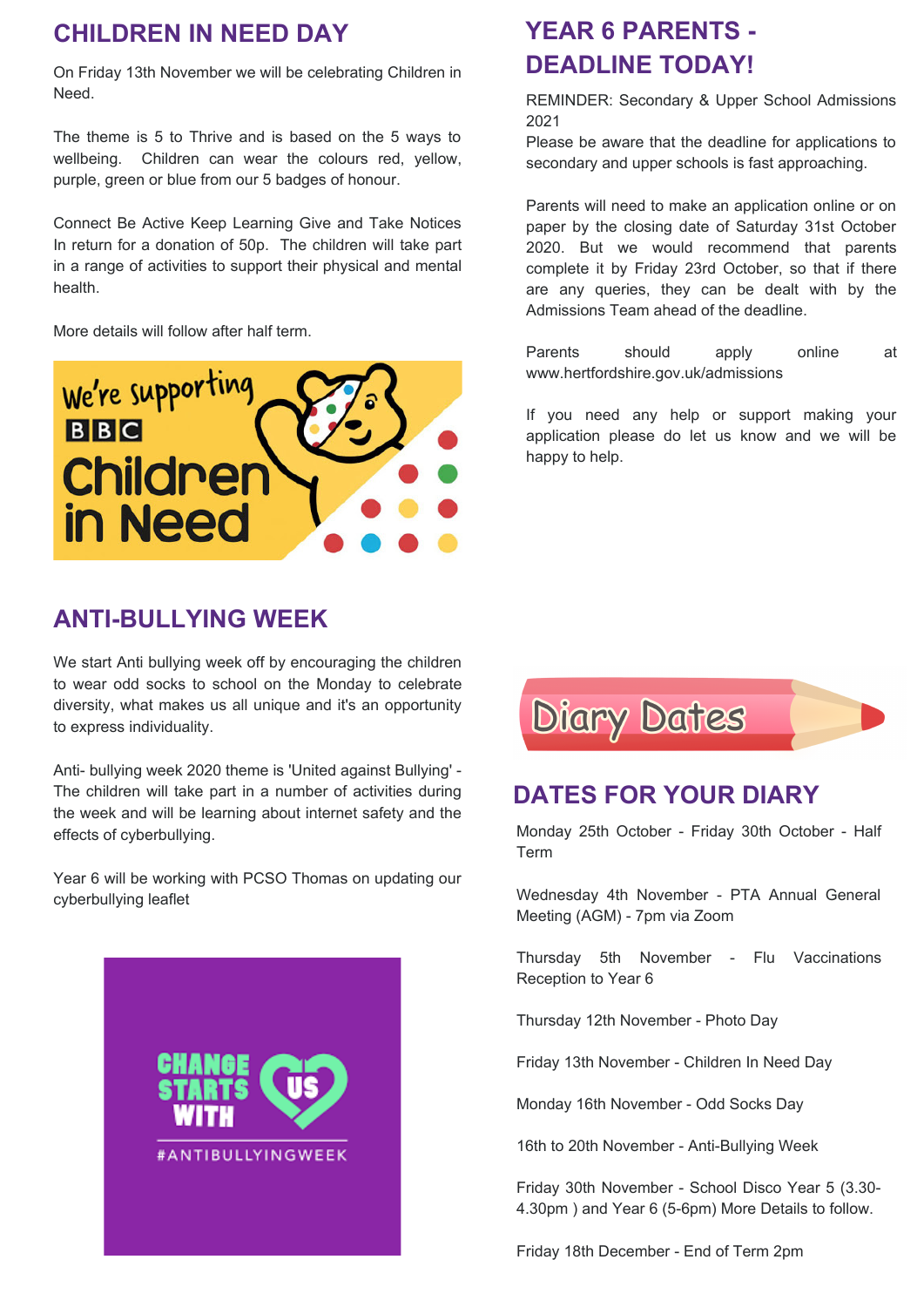## **SCHOOL OFFICE**

As outlined in our re-opening plan, the school office remains closed to parents/visitors unless by appointment only, For any enquiries, please telephone 01923 233146 or email the school office: admin@lhaines.herts.sch.uk

### **NOTICES FOR PARENTS**

#### ARBOR - ACTION NEEDED

Earlier in the year we began using Arbor to communicate and interact with all parents and carers. It is essential that all parents/carers are signed up to Arbor.

We send out all letters via Arbor, you can make payments (school meals etc) and update your contract information in case of an emergency.

If you do not have access to Arbor, or are not receiving your emailed letters please contact the school office to provide your email address.

#### PARKING SAFELY AROUND THE SCHOOL

We have had a number calls regarding concerns from local residents and parents/carers about parking on Rose Gardens. For the safety of all our pupils, parents/carers and local residents please ensure that you are not blocking pavements or driveways. Please can everyone ensure that they are parking in accordance with the highways restrictions in place on this road and all roads around the school.

#### MOBILE PHONES

As outlined in our Parent Handbook, please note that the school recognises that as technology has changed more pupils have access to mobile phones. We will take steps to guide children to help them

understand that this technology should be used responsibility. We are happy for mobile phones to be brought into

school for children in year 5 and 6; however, we ask that children hand them to their class teacher at the beginning of the school day for safe keeping.

Laurance Haines School cannot be held responsible for any loss or damage to mobile phones.

#### INTERNET ACCESS AND TECHNOLOGY

In case we have to implement remote learning, we are asking all parents about their internet and technology (laptops, tablets etc) at home.

Please speak to the school office if there are any barriers using technology at home for remote learning.

# **BEFORE AND AFTER SCHOOL CLUBS**

Please note that the free clubs run by Mr Kelly from Apex finished this week, and will start again after half term.

If you would like your child to continue in a free club you will need to re-apply. Spaces are available For children wishing to join.Paid for clubs will continue as before with no action required.

Full details will be emailed separately.

### **BIKEABILITY - YEAR 5**

We are excited to offer children in year 5 the opportunity to improve their cycle skills with Bikeability training.

To take part they will need their own correctly sized cycle and helmet.The course will cost £13.50. Full details will be sent by email early next week.

The deadline for applications is Monday 2nd November. Don't delay and secure your child's place today!

![](_page_2_Picture_25.jpeg)